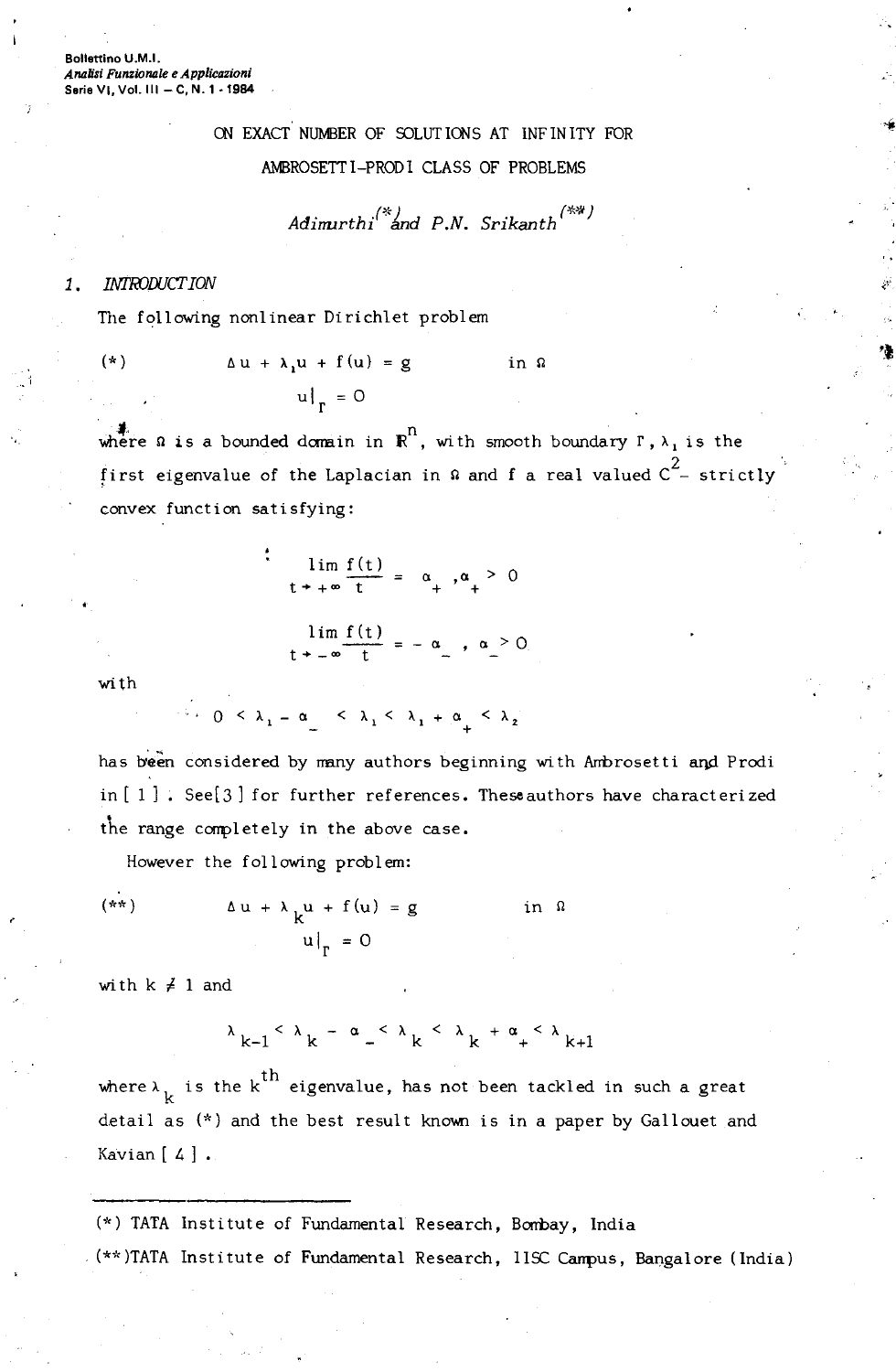Earlier to this in [6], E. Podolak obtained some partial results. The main aim of this note is to prove a theorem which gives the exact number of solutions at infinity and to the best of our knowledge this is the first result of its kind for this class of problems. Also in the case of (\*) we improve the result of Arrbrosetti and Prodi, in the sense we prove a theorem giving exact number of solutions at infinity without convexity condition.

2. In this sectionwe set up the problem (\*\*) in operator language and also put down all the assumptions we make on the nonlinearity.

We work in the Hilbert space  $H^{1}_{\alpha}(\Omega)$ , the closure of  $C^{^{\infty}}_{\alpha}(\Omega)$  functions in 2  $\sim$  2 the norm  $\|\mathbf{u}\| = \mathbf{u}$ ,  $\|\mathbf{v}\|$ .

As in Podolak [6] , we assume

$$
(1) \t\t\t\t\t a^f | \phi_k | \phi_k \neq 0
$$

where  $\phi_k$  is the normalized eigenfunction corresponding to  $\lambda_k$ , which we assume is simple.

As regards the nonlinear map we make the following hypothesis:

$$
f \; : \; \mathbb{R} \to \mathbb{R} \; \text{is} \; \mathbb{C}^1.
$$

(HI) lim f(t)  $t^* + \infty$   $\frac{1 \text{ m} \cdot (t)}{t} = \infty$  $lim f(t)$  $t + -\infty$   $t = -\infty$  $\alpha > 0$ 

with

$$
\lambda_{k-1} \leq \lambda_k^{-\alpha \leq \lambda} k^{<\lambda} k^{+ \alpha \leq \lambda_{k+1}}
$$

 $(H2)$ 

$$
|f'(t)| \leq \alpha Vt
$$

 $(H3)$ 

 $_{\alpha}$  as in (H1)

 $\alpha$ 

 $1 \text{ im } f'(t) = f'(-\infty) = -\alpha$  $t + -\alpha$ 

 $\lim_{x \to 0} f'(t) = f'(0) =$ 

16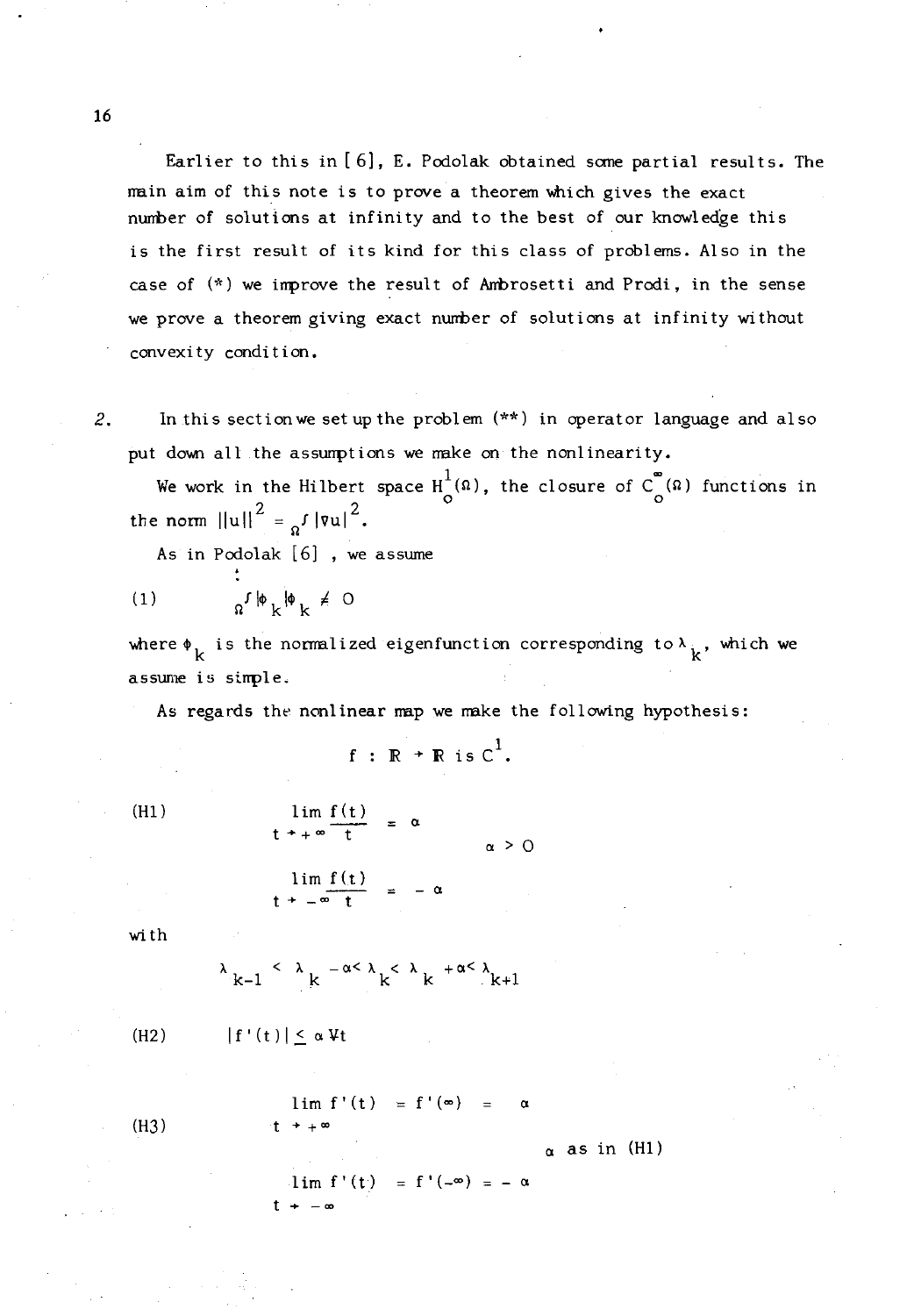we shall assume  $\alpha$  is small enough and this smallness of  $\alpha$  will be made more precise as we proceeed.

We denote by  $\langle \ \ldots, \cdot \rangle$  the inner product in the space  $\text{H}^1_\text{o}(\Omega)$ , which we shall hereafter denote by V.

We define mappings  $L:V + V$  and  $N:V + V$  by

(a) 
$$
\langle Lu, v \rangle
$$
 =  $a^{\int \nabla u \cdot \nabla v - \lambda} k a^{\int u \cdot v}$ 

(2)

and

$$
(b) \quad \leq Nu, \ v \geq \quad = \quad \int f(u)v
$$

we set  $\tilde{g} \in V$  by requiring

 $\langle \tilde{g}, v \rangle = - \int_{\Omega} f g \cdot v$ In the above framework solving (\*\*) is equivalent to solving

$$
Lu - Nu = \tilde{g}
$$

Let  ${\lambda_i : i \geq 1 }$  denote the eigenvalues of the Laplacian in  $\Omega$ . We denote by  $V_1$  the subspace of V generated by all eigenfunctions except  $\phi_k$ . We use P<sub>1</sub> to denote the projection of V onto V<sub>1</sub>. We denote by V<sub>o</sub> the one dimensional space generated by  $\phi_k$  and we use P<sub>o</sub> to denote the projection of V onto  $V_{\alpha}$ .

We now specify the smallness of  $\alpha$  in (H1) by requiring tha

We now specify the smallness of 
$$
\alpha
$$
 in (H1) by requiring that:  
\n(H4) 
$$
\alpha^2 \le \left[ \frac{1}{2} \min \left( \frac{|P_{o} \cap (\phi_k)|}{||P_{o}||} \right) + \frac{|P_{o} \cap (-\phi_k)|}{||P_{o}||} \right) \left[ ||L^{-1}P_{1}||^{-1} \right]
$$
\nand  $\alpha \le \frac{1}{2} ||L^{-1}P_{1}||^{-1}$ 

where  $n : V + V$  is defined by

(H5) 
$$
\langle n(\phi), v \rangle = \alpha_0 f |\phi| v
$$
   
  $\forall v \in V$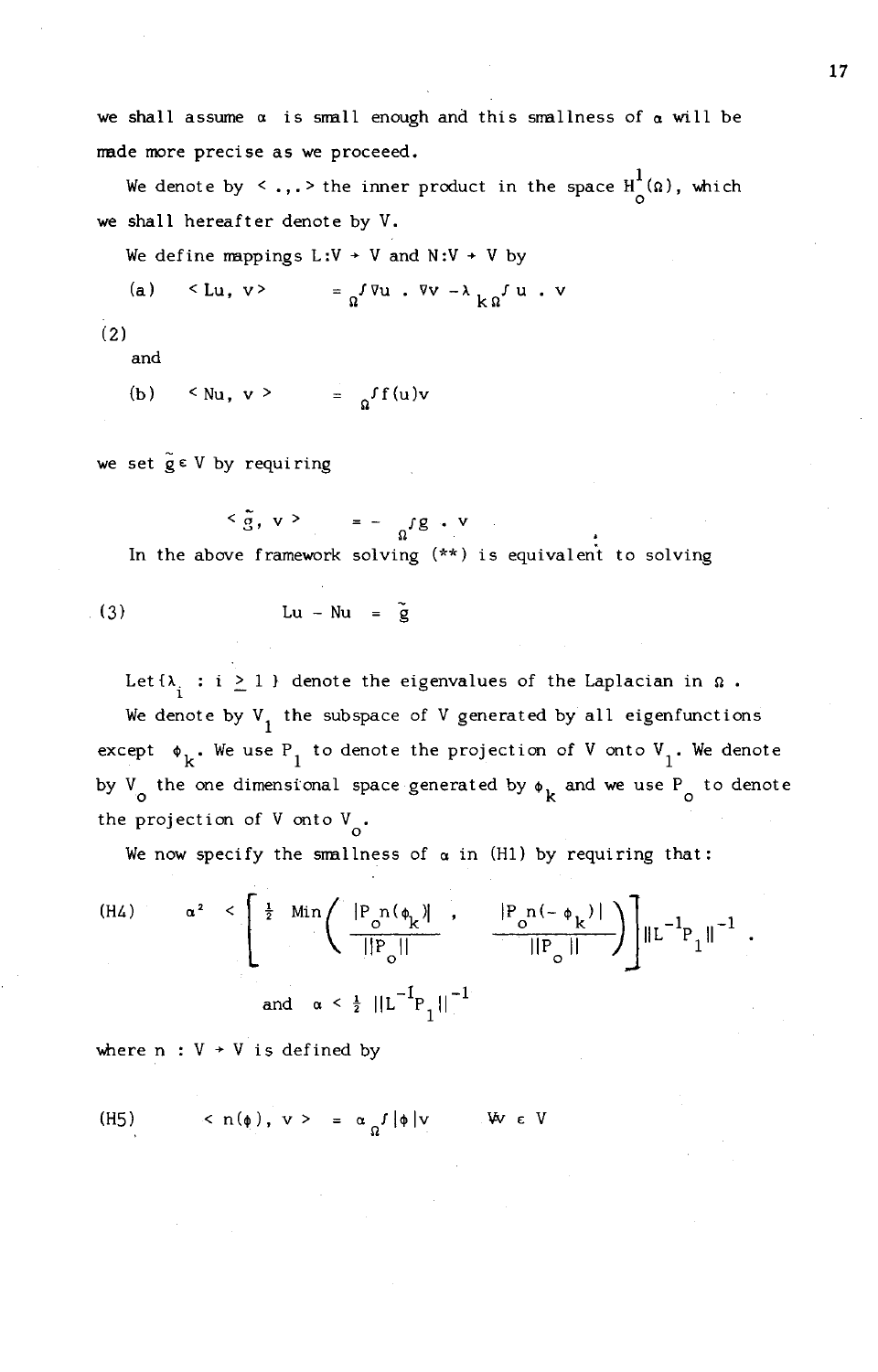Remark 1: Except (H3) all the hypotheses we have are the same as in Podolak [6]. However one can relax some of these to prove the results as in Podolak  $[6]$ .

Remark 2: We shall assume throughout what follows that the nonlinear map N defined above is F-differentiable. Note that if  $\Omega$   $\mathbb{R}^n$  (n < 4) then we need no further assumptions on f for N to be F-differentiable. Otherwise one can assume hypothesis as in  $[2]$ .

3. In this Section we prove the main theorem of this paper. *Theorem* 1. *Under the above hypothesis, given*  $\tilde{g} \in V_1$  *there exists* a  $t_{0} = t_{0}(\tilde{g})$  *such that* 

$$
(4) \t\t Lu - Nu = t \phi_k + \tilde{g}
$$

*has* exactly two solutions for  $t > t/(t < t)$  depending on the sign of

$$
a^{f|\phi}k^{|\phi}{}_{k}
$$

*Before* we *prove this,* we *state the following result proved in* [6 ].

*Theorem 2 (Podolak*  $\{6\}$ ): If f is as above, there exists a real number  $t_1 = t_1(\tilde{g})$  *such that for*  $t \leq t_1(t \geq t_1)$ , (4) *has no solution and if*  $t > t_1$  ( $t < t_1$ ), (4) has at least two solutions depending on the sign of

$$
a^{\int |\phi_k| \phi_k}
$$

We now briefly recall the sketch of the proof of the above theorem. It is now more or less classical that to solve (4) one solves

$$
Lv - P N(v + p\phi_k) = \tilde{g} \qquad (a)
$$

(5)

It is easy to show (Sa) is uniquely solvable for each fixed p, for a given g. Once this is done, defining

 $-P_{0}N(v + p\phi_{k}) = t\phi_{k}$  (b)

$$
(6) \tH(p) = P_0 N(\phi(p) + p\phi_k)
$$

one analyzes the behaviour of  $H(p)$  to prove Theorem like 2 (see [2], [4], [6]). It is easy to see under the hypothesis we have, that, given  $\tilde{g}_{\epsilon}V$ ,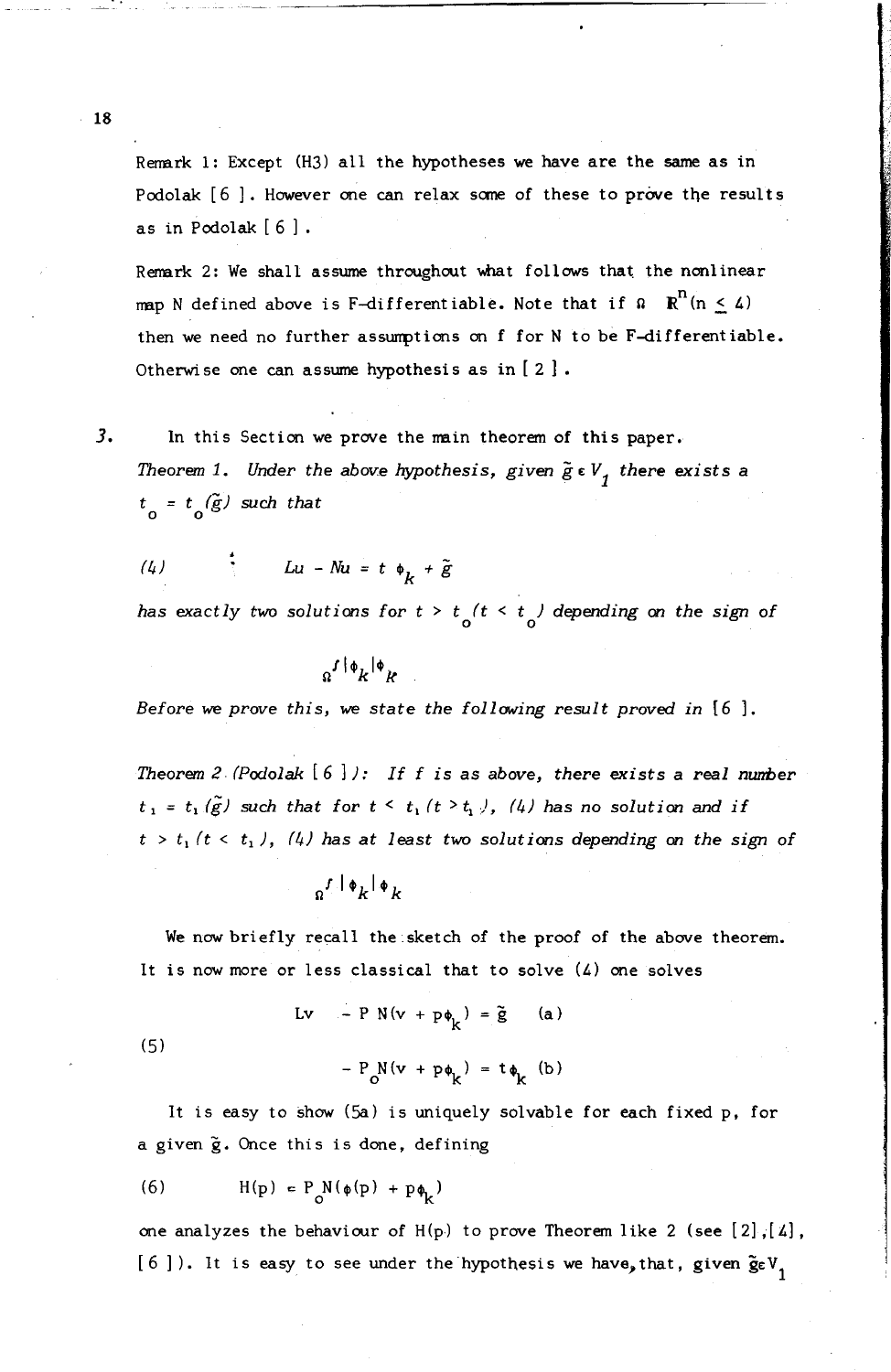$^{\phi}$   $\Phi_{\rm n}$ ) and any sequence (p ). <sup>+</sup> a> then (...,....,......) has <sup>a</sup> convergent subsequence. ·n IPnl The same is true if  $(p_n)$  + -  $\infty$ . Moreover every convergent subsequence of  $(\phi(p,\tilde{g})/|p|)$  as  $|p|$   $\rightarrow \infty$  converges to  $\tilde{\phi}(\pm)$  independent of  $\tilde{g}$  and  $\tilde{\phi}(\pm)$  is the unique solution of (uniqueness due to hypothesis  $(H4)$ ),

(7) 
$$
L\tilde{\phi}(\pm) - P_1 n(\pm \phi_k + \tilde{\phi}(\pm)) = 0
$$

Once we have this information, one can show that  $H(p) \rightarrow \infty$  as  $|p| \rightarrow \infty$ . In fact under our hypothesis it can be shown that

$$
\frac{H(p)}{|p|} + P_{\circ} n(\pm \phi_k + \tilde{\phi}(\pm)) > 0.
$$

We now proceed to prove the Theorem 1. Before proving the Theorem we state and prove the following:

Proposition 1: Let  $\oint_{0}^{1}$  ( $\Omega$ ) satis

(8)  

$$
L \phi - P_1 n (\phi + \phi_k) = 0
$$

$$
- P_0 n (\phi + \phi_k) = C \phi_k, C \neq 0
$$

Let  $E = \{x \in \Omega: (\phi + \phi_L)(x) = 0\}$ . Then measure of  $E = |E| = 0$ . Proof: (8) is the same as

(9) 
$$
-\Delta(\phi + \phi_k) = \lambda_k(\phi + \phi_k) + \alpha |\phi + \phi_k| + C_1 \phi_k,
$$

with  $C_1 \neq 0$ . Clearly we have adequate regularity. Now we use the following result proved in [5, page 53] which states: Let u e H<sup>1, s</sup>(2 Then  $\partial u /_{\partial x_i} = 0$  a.e. in  $\Omega = \{x \in \Omega : u = 0\}$ ,  $1 \le i \le N$ .

A repeated use of the above result in our case shows that  $\Delta(\phi + \phi_k)$ vanishes a.e. on E. Hence  $E \subseteq \{x \in \Omega : \phi_k(x) = 0\}$  follows from (9). But it is classical that { $x \in \Omega$ :  $\phi_L(x) = 0$ } is a set of measure zero. Hence the proposition.

Proof of Theorem 1: we will show that

$$
H^+(p)~=~P^>_O V^+(\phi(p)~+~p\phi_k^{})~~(\phi^+(p)~+~\phi_k^{})
$$

tends to  $\pm P_{\text{o}}n(\tilde{\phi}(\pm)\pm\phi_{\vec{k}})$  as p+ $\pm\infty$ . It is clear that the theorem follows from this. Here  $\tilde{\phi}(\pm)$  is the same as in (7).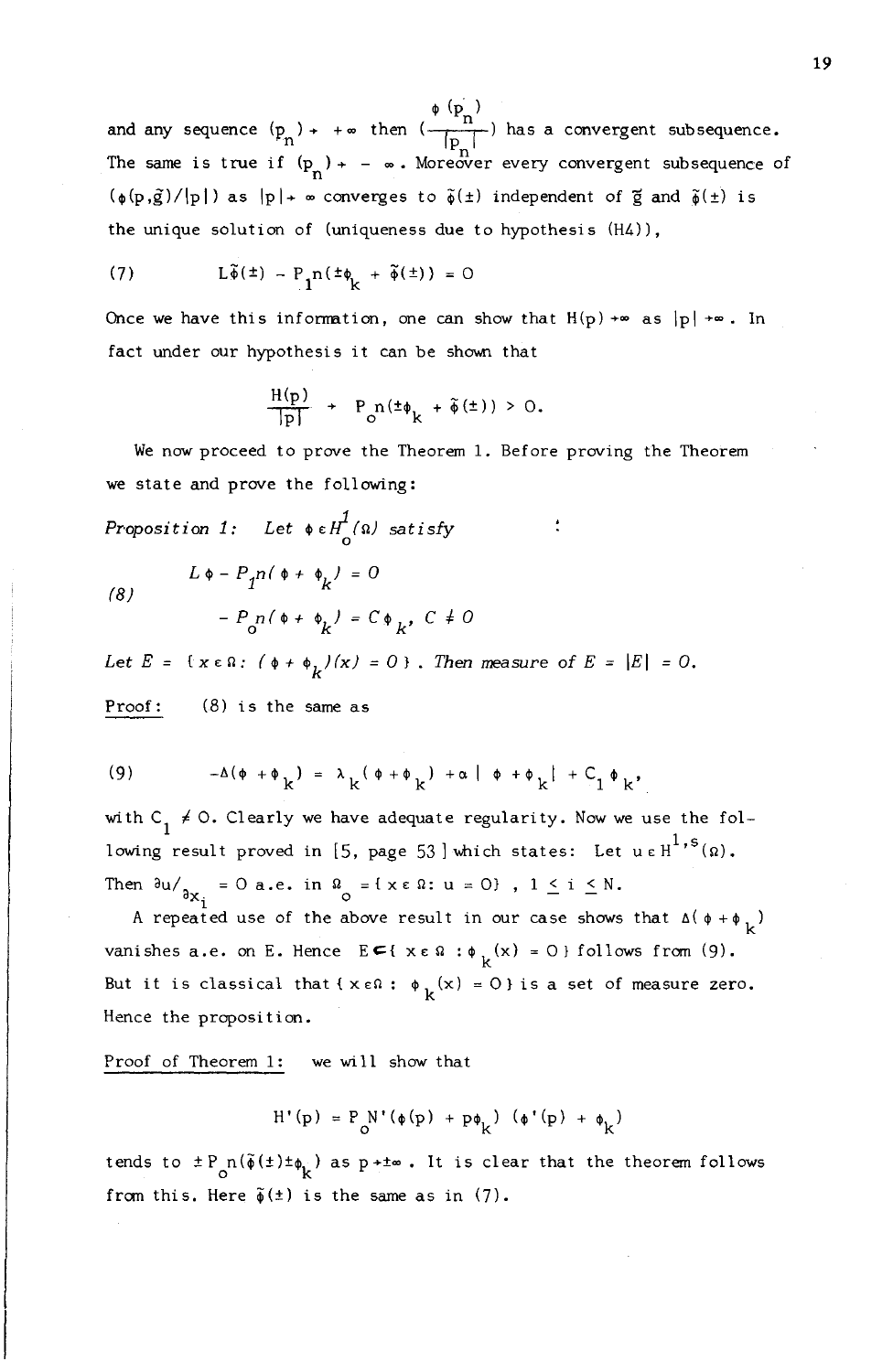We first claim

$$
\lim_{p \to \infty} \frac{\phi(p)}{p} = \omega \cdot \lim_{p \to \infty} \phi'(p)
$$

To show this consider

$$
L\phi(p) - P_1 N(\phi(p) + p \phi_k) = \tilde{g}
$$

Taking derivative wrt .p, we have

$$
L \phi'(p) - P_1 N' (\phi(p) + p \phi_k) (\phi'(p) + \phi_k) = 0
$$

i.e.

(11) 
$$
L \phi'(p) - P_1 N' (\phi(p) + p \phi_k) \phi'(p) = P_1 N' (\phi(p) + p \phi_k) \phi_k
$$

Using the hypotheses (H2) and (H4)it follows that ( $\phi'(p)$ ) is bounded independent: of p. Let a subsequence  $\phi'(\mathbf{p}_n)$  +  $\omega$ , weakly as  $\mathbf{p}_n$  + $\infty$ . Notice (1.1) is the same as

(12) 
$$
\langle L \phi'(p_n), v \rangle = f'(p(n)) + p_n \phi_k \quad (\phi'(p_n) + \phi_k)v,
$$
  
for all  $v \in V_i$ . Since we already have  $\frac{\phi(p_n)}{n} + \tilde{\phi}(+)$ , it is easy to see

for all  $v \in V_1$ . Since we already have taking limit as  $n \rightarrow \infty$ , that  $\bar{P}_n$ 

(13) 
$$
\langle L\omega, v \rangle = \alpha_0 f \operatorname{Sgn}(\phi_k + \tilde{\phi}(+) ) (\omega + \phi_k) v
$$

where

$$
\operatorname{Sgn}\left(\begin{array}{c}\phi_{k} + \tilde{\phi}\left(+\right) = \begin{cases} 1 & \text{if } \left(\phi_{k} + \tilde{\phi}\left(+\right)\right) > 0 \\ \ & \text{if } \left(\phi_{k} + \tilde{\phi}\left(+\right)\right) < 0 \end{cases} \end{array}
$$

Notice that by proposition 1 the set E = { $x \in \Omega$  :  $(\tilde{\phi}(+) + \phi_k)(x) = 0$ } has measure zero. Also notice that in claiming  $(12) \Rightarrow (13)$  as n  $+ \infty$ , we have used the hypothesis (H3), the dominates convergence theorem and the fact that if  $(x_n)$  is a sequence of rela numbers such that every subsequence has a convergent subsequence converging the same limit, then  $(x_n)$  itself converges to the same limit. Also we have used that if  $v \rightarrow v$  strongly in  $L^-(\Omega)$  then there exists a subsequence  $v \rightarrow \frac{m}{k}$  $v_{n_k}$  (x) + v(x) a.e. notice that (13) implies

20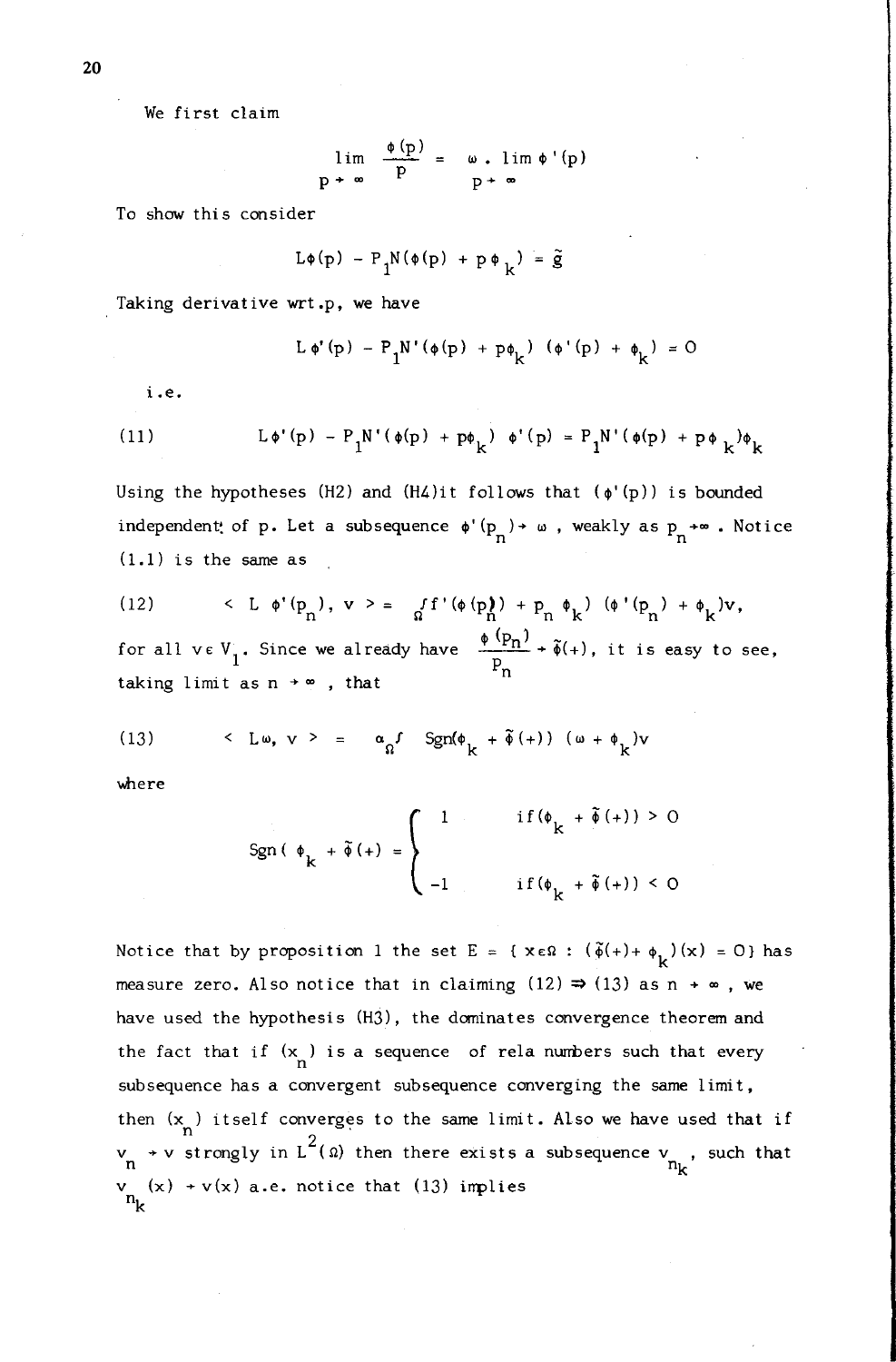(14) 
$$
L\omega - \alpha P_1 n_1(\phi_k + \tilde{\phi}(+)) (\omega + \phi_k) = 0,
$$

where  $n_1 (\phi_k + \tilde{\phi} (+))$  is defined through

$$
\langle n_1 (\phi_k + \tilde{\phi} (+))v_1, v_2 \rangle = a^{rSgn(\phi_k + \tilde{\phi} (+))v_1 v_2}
$$

Our hypothesis  $(H4) \Rightarrow (14)$  has a unique solution. But then

(15) 
$$
L\tilde{\phi}(+) - \alpha P_1 n_1 (\tilde{\phi}(+) + \phi_L) (\tilde{\phi}(+) + \phi_L) = 0
$$

by (7) because (15) is the same as

$$
\langle L\tilde{\phi}(+), v \rangle - \alpha_d \text{Sgn} (\phi_k + \tilde{\phi}(+)) (\tilde{\phi}(+) + \phi_k)v =
$$
  
=  $\langle L (+), v \rangle - \alpha_d \text{sin}(\tilde{\phi}(+) + \phi_k)v$  \nWeV  
= 0 by (7).

Hence  $\omega = \tilde{\phi}(+)$  i.e.

$$
\begin{array}{rcl}\n\mathsf{S.} & \lim & \frac{\phi(p)}{p} \\
\mathsf{p} \mathsf{+} \infty & \n\end{array} \qquad = \quad \tilde{\phi}(\mathsf{+}) = \omega \quad \text{lim} \quad \phi'(\mathsf{p})
$$

Nowconsider

(16) 
$$
H' (p) = \int f' (p \phi_L + \phi(p)) (\phi_L + \phi'(p)) \phi_L
$$

For similar reasons as  $(12) \rightarrow (13)$ , we have

(17) 
$$
\lim_{p \to \infty} H'(p) = \alpha_{\Omega} f |\phi_{k} + \tilde{\phi}(+) | \phi_{k}
$$

But RHS in (17) we know is positive if  $\frac{1}{R}$   $\phi_k \phi_k$  is positive. Similarly one can show,

$$
\lim_{p \to \infty} H'(p) = - P_0 n(-\phi_k + \tilde{\phi}(-)) < 0
$$

hence we have shown that H(p) is strictly increasing for  $p > p_0(p_0 > 0)$ and that H(p) is strictly decreasing for  $p \le -p$ . This then proves the Theorem.

Remark 3: To obtain a result like Theorem (2) quoted above one does not need to assume as strong an hypothesis as in [ 6]. It is sufficient to assume f' is such that,

$$
-\left(\frac{\lambda_k}{\lambda_{k-1}}-1\right) h^2 \quad < \quad \langle f'(t)h, h \rangle \leq k_1 h^2 \ \Psi h \neq 0,
$$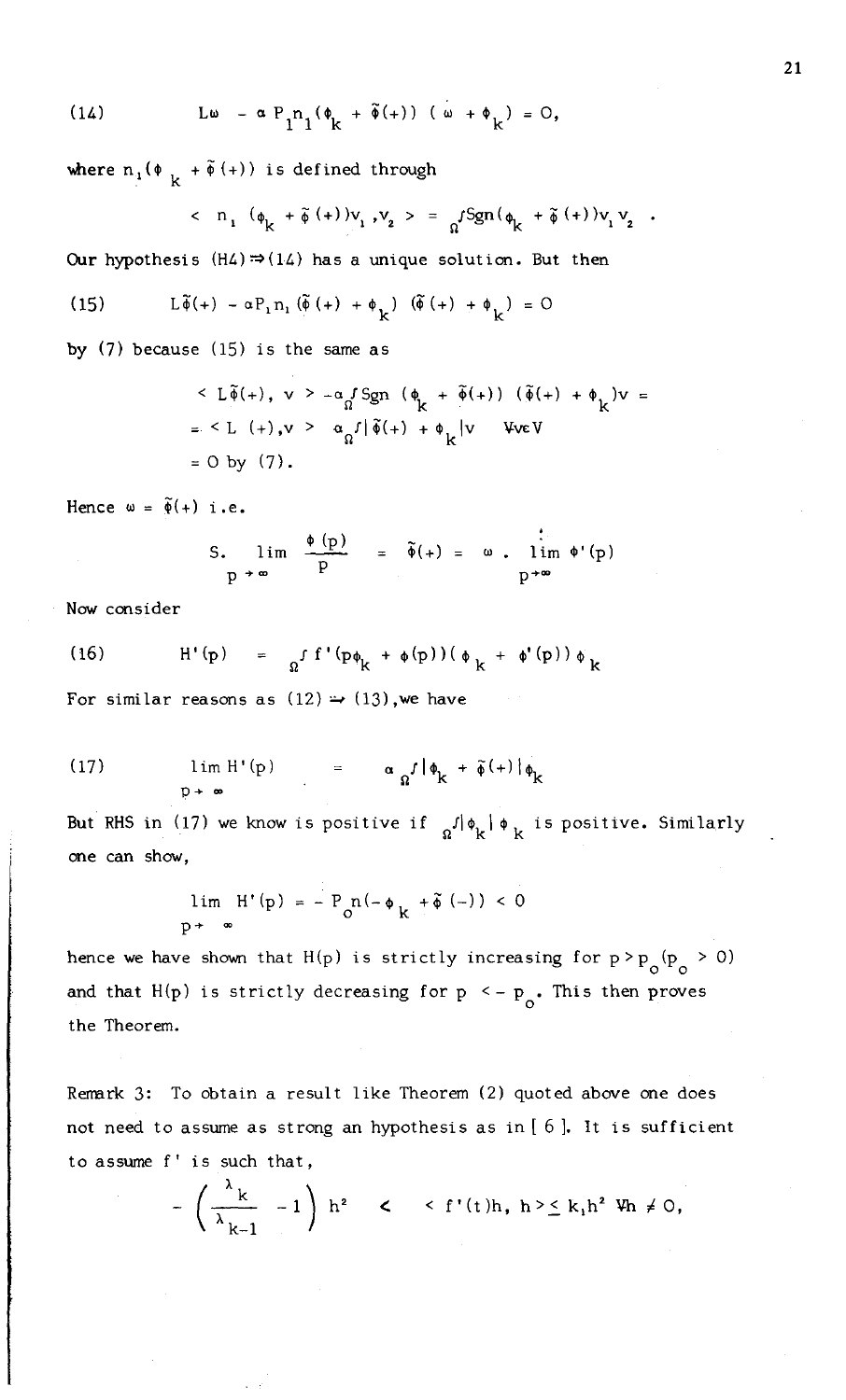where  $k_1$  is such that  $\beta = (1 - \frac{k}{\lambda})$ this case needs to be modified.  $\lambda_{k-1}$  -  $k_1$ ,  $>$  0. However the proof in

In the light of Theorem 1 proved above it is natural to ask if one can improve the theorem in the special case when  $\lambda_{\nu} = \lambda_1$ . In this case we prove Theorem 3 below. Before we state and prove the theorem we make the following assumptions.

$$
f: \mathbb{R} + is C^{2}
$$
\n(H'1)\n
$$
\lim_{t \to \infty} f'(t) = \alpha, \alpha > 0
$$
\n
$$
\lim_{t \to \infty} f'(t) = -\beta, \beta > 0.
$$
\n
$$
\lim_{t \to \infty} f'(t) = -\beta, \beta > 0.
$$
\n(H'2):\n
$$
|f'(t)| < \lambda_{2} - \lambda_{1} \quad \forall t
$$
\n(H'3)\n
$$
0 < \lambda_{1} - \beta < \lambda_{1} < \lambda_{1} + \alpha < \lambda_{2}
$$

*Theorem]: Under the assunptions (H'l)* - *(H']), there exists* a *real number*  $t_a = t_a(g)$  *such that, letting*  $P_g g$  *be the*  $L_g$  *projection* of g *an Ker(* $\Delta$  +  $\lambda$ <sub>1</sub>), *the equation* (\*) *has exactly two solutions if*  $P_g g > t_a$ .

Proof: Notice that if we proceed along the same lines and with similar notations as in the proof of Theorem I, then we have only to prove (i)  $(\phi'(p))$  exists and is bounded (compare with equation (11)), (ii) Equation corrsponding to (7) has a unique solution and (iii) Equation corresponding to (14) has a unique solution.

one uses (H'2). It is easy to see that  $(\phi'(p))$  exists and is bounded and hence we shall not give details. Also notice that the boundedness of  $(\phi' (p)$  implies the boundedness of  $\frac{\phi(p)}{p}$ . it is essentially in proving this step that Ipl

The equation corresponding to (7) in this case is:

(18) 
$$
\Omega^{\int \nabla \tilde{\phi}(\pm) \nabla \theta} - \lambda_{\Omega}^{\int \tilde{\phi}(\pm) \theta} - \alpha_{\Omega}^{\int (\tilde{\phi}(\pm) \pm \phi_1)}^{\dagger} \theta - \beta_{\Omega}^{\int (\tilde{\phi}(\pm) \pm \phi_1)}^{\dagger} \theta = 0
$$

Observe that (18) is the same as

(19) 
$$
-\Delta \widetilde{\phi}(\pm) = P_{1}[(\lambda_{1} + \alpha) (\widetilde{\phi}(\pm) \pm \phi_{1})^{\dagger} - (\lambda_{1} - \beta) (\widetilde{\phi}(\pm) \pm \phi_{1})^{\top}]
$$

22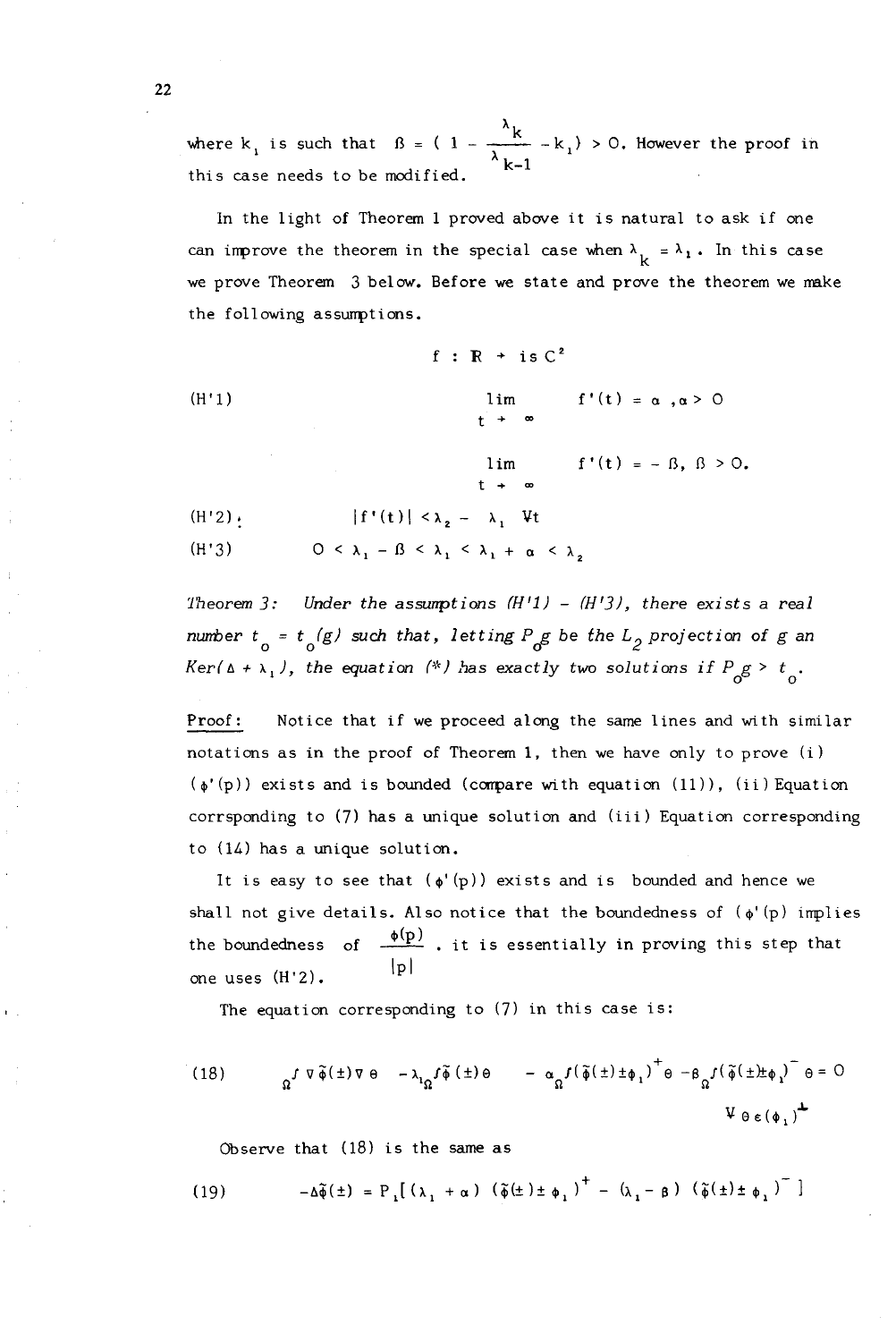But then it is an easy consequence of contraction principle to see that  $\tilde{\phi}$ ( $\pm$ ) is unique. Hence we have now got over two of the three difficulties we had.

We now consider the equation corresponding to  $(14)$  and prove it has a unique solution. Observe that the equation corresponding to (14) in this case is:

(20) 
$$
\langle L \omega, \theta \rangle = \alpha_{\Omega_1} f(\omega + \phi_1) \theta - \beta_{\Omega_2} f(\omega + \phi_1) \theta
$$
  
\nwhere  $\Omega_1 = \{x \in \Omega : (\tilde{\phi}(+) + \phi_1) (x) \ge 0\}$  and  $\Omega_2 = \{x \in \Omega : (\tilde{\phi}(+) + \phi_1) (x) \le 0\}$ 

Suppose there exists two solutions  $\omega_1$  and  $\omega_2$  for the equation (20), then

(21) 
$$
\langle L \omega_1, \omega_1 - \omega_2 \rangle = \alpha_0 f(\omega_1 + \phi_1) (\omega_1 - \omega_2) - \beta_0 f(\omega_1 + \phi_1) (\omega_1 - \omega_2)
$$

and

(22) 
$$
\langle \mu_2, \mu_1 - \omega_2 \rangle = \alpha_0 \int_1 (\omega_2 + \phi_1) (\omega_1 - \omega_2) - \beta_0 \int_2 (\omega_2 + \phi_1) (\omega_{11} - \omega_{2})
$$

hold.

Subtracting (22) from (21), we have

(23) 
$$
\langle L(\omega_1 - \omega_2), \omega_1 - \omega_2 \rangle = \alpha_0 \int_1^{\pi} (\omega_1 - \omega_2)^2 - \beta_0 \int_2^{\pi} (\omega_1 - \omega_2)^2
$$

i.e.

$$
O = \int_{\Omega} |\nabla (\omega_1 - \omega_2)|^2 \to \int_{\Omega} f(\omega_1 - \omega_2)^2 - \alpha_{\Omega} f(\omega_1 - \omega_2) + \beta_{\Omega} f(\omega_1 - \omega_2)^2.
$$
  
\n
$$
\geq \lambda_2 ||\omega_1 - \omega_2||_{L^2(\Omega)}^2 - \lambda_1 ||\omega_1 - \omega_2||_{L^2(\Omega)}^2 - \alpha ||\omega_1 - \omega_2||^2
$$
  
\n
$$
\geq (\lambda_2 - (\lambda_1 + \alpha)) ||\omega_1 - \omega_2||^2
$$

Since  $\lambda_2$  > ( $\lambda_1$  +  $\alpha$ ), the above inequality implies  $\omega_1 = \omega_2$ . Hence we have proved the uniqueness of solution for (20). Hence the theorem is now proved.